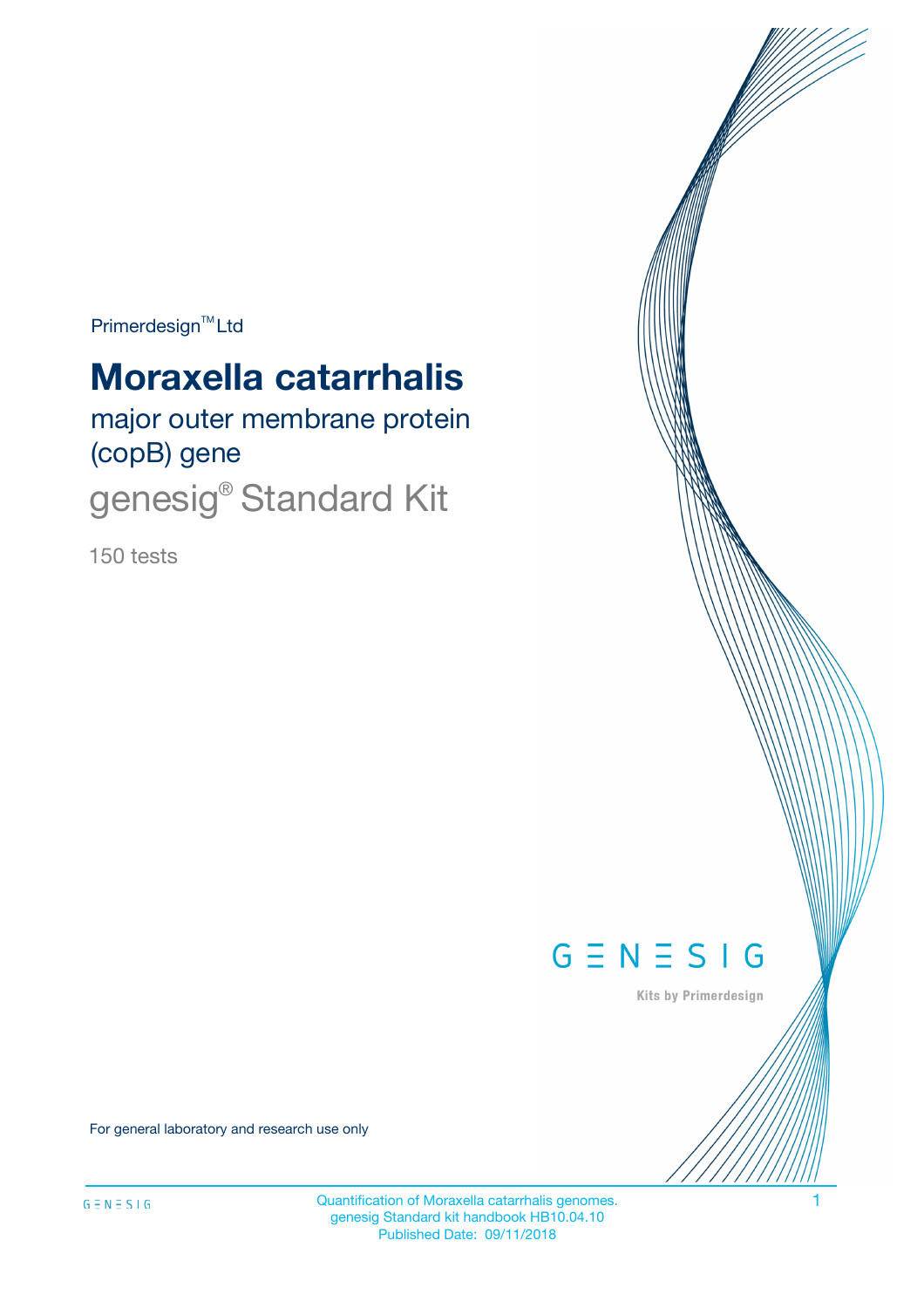### Introduction to Moraxella catarrhalis

Moraxella catarrhalis is a Gram-negative bacterium of the Moraxellaceae family. M. Catarrhalis is an aerobic bacterium that infects the upper respiratory tract and is known to cause pneumonia and bronchitis. This bacterium is also known to be involved in nosocomial infections.

M. catarrhalis can be transmitted via infected respiratory droplets and once inhaled, attach to the epithelial cells of the respiratory tract via pili. Infection of the upper respiratory tract can spread to the lower respiratory tract, usually occurring in individuals with underlying respiratory problems such as Chronic Obstructive Pulmonary Disease (COPD) where it can exacerbate the disease.

Antibiotics such as penicillin are only effective in the treatment of infections caused by around 5% of M. catarrhalis strains as the remaining 95% of strains produce beta-lactamase. Therefore other antimicrobial therapies must be used to treat infections caused by the vast majority of strains.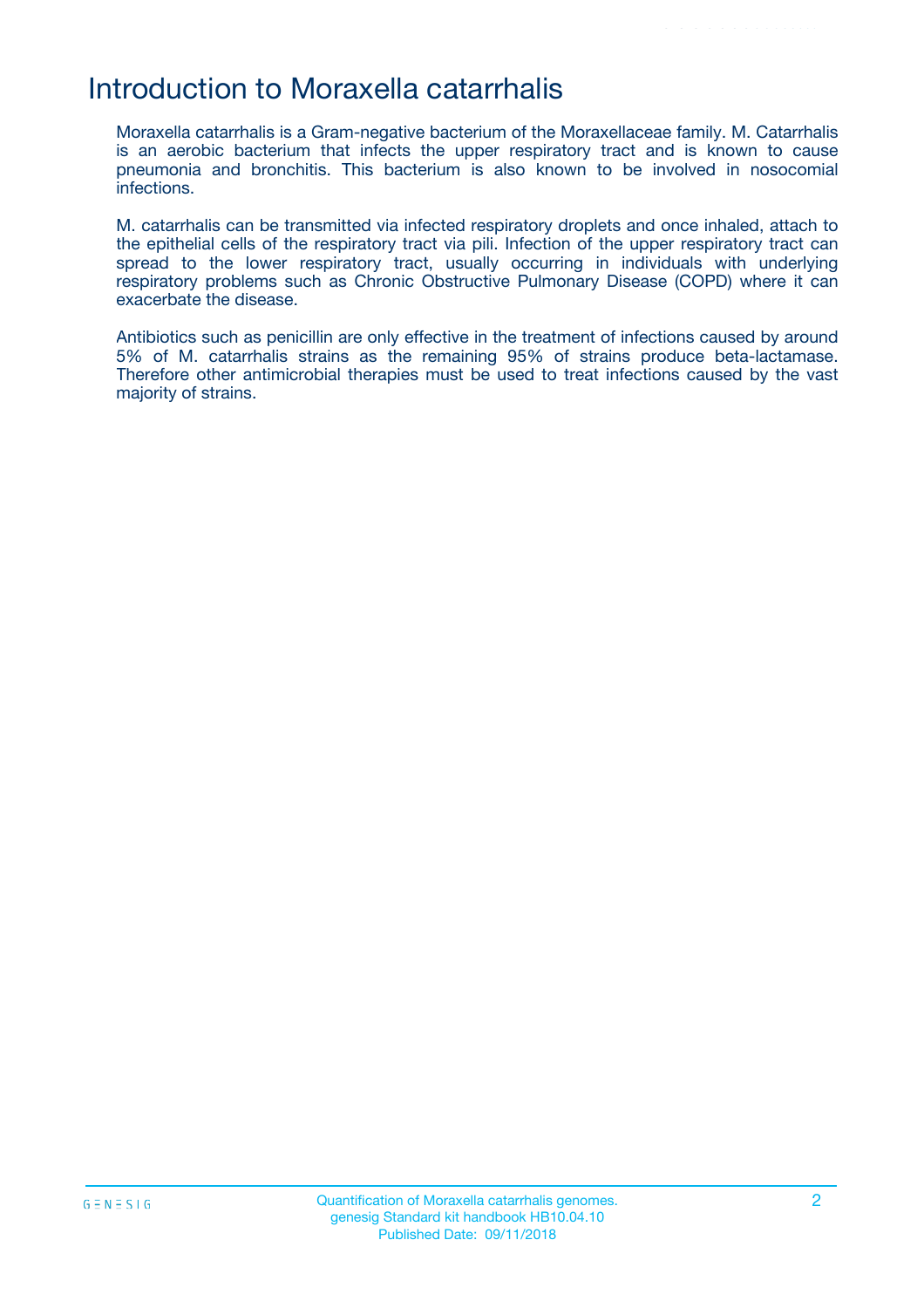# **Specificity**

The Primerdesign genesig Kit for Moraxella catarrhalis (M.catarrhalis) genomes is designed for the in vitro quantification of M.catarrhalis genomes. The kit is designed to have a broad detection profile. Specifically, the primers represent 100% homology with over 95% of the NCBI database reference sequences available at the time of design.

The dynamics of genetic variation means that new sequence information may become available after the initial design. Primerdesign periodically reviews the detection profiles of our kits and when required releases new versions.

The target sequence within the copB gene has previously been shown to be a good genetic marker for M. catarrhalis in other clinical real-time PCR based studies (Greiner O, et.al 2003). This gene has no known homology with other species in the Moraxella genus. The primers and probe sequences in this kit have 100% homology with over 95% of reference sequences in the NCBI database based on a comprehensive bioinformatics analysis.

If you require further information, or have a specific question about the detection profile of this kit then please send an e.mail to enquiry@primerdesign.co.uk and our bioinformatics team will answer your question.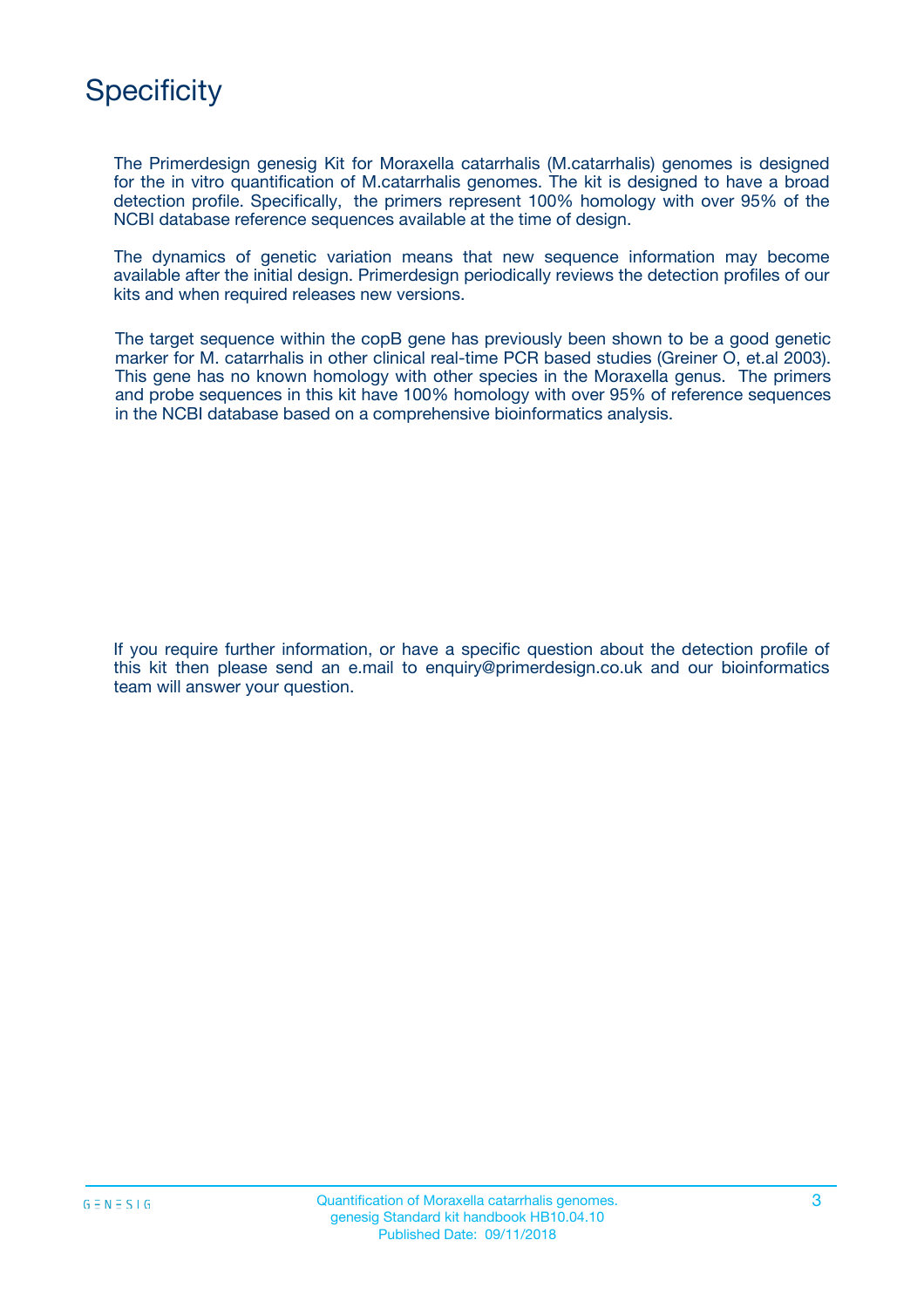# Kit contents

- **M.catarrhalis specific primer/probe mix (150 reactions BROWN)** FAM labelled
- **M.catarrhalis positive control template (for Standard curve RED)**
- **RNase/DNase free water (WHITE)** for resuspension of primer/probe mixes
- **Template preparation buffer (YELLOW)** for resuspension of positive control template and standard curve preparation

# Reagents and equipment to be supplied by the user

#### **Real-time PCR Instrument**

#### **Extraction kit**

This kit is recommended for use with genesig Easy DNA/RNA extraction kit. However, it is designed to work well with all processes that yield high quality RNA and DNA with minimal PCR inhibitors.

#### **oasig**TM **lyophilised or Precision**®**PLUS 2X qPCR Master Mix**

This kit is intended for use with oasig or PrecisionPLUS2X qPCR Master Mix.

**Pipettors and Tips**

**Vortex and centrifuge**

**Thin walled 1.5 ml PCR reaction tubes**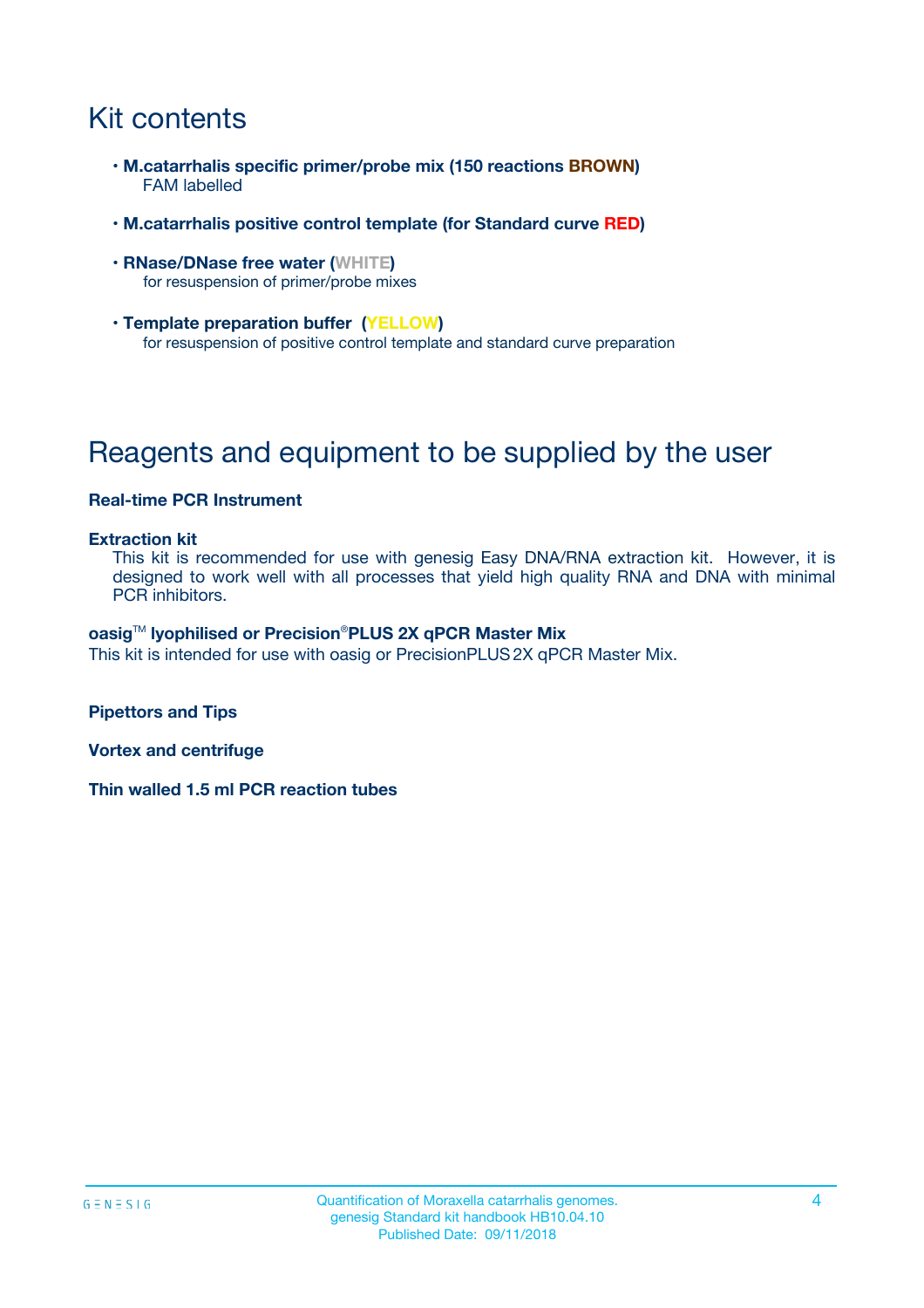### Kit storage and stability

This kit is stable at room temperature but should be stored at -20ºC on arrival. Once the lyophilised components have been resuspended they should not be exposed to temperatures above -20°C for longer than 30 minutes at a time and unnecessary repeated freeze/thawing should be avoided. The kit is stable for six months from the date of resuspension under these circumstances.

If a standard curve dilution series is prepared this can be stored frozen for an extended period. If you see any degradation in this serial dilution a fresh standard curve can be prepared from the positive control.

Primerdesign does not recommend using the kit after the expiry date stated on the pack.

### Suitable sample material

All kinds of sample material suited for PCR amplification can be used. Please ensure the samples are suitable in terms of purity, concentration, and DNA integrity. Always run at least one negative control with the samples. To prepare a negative-control, replace the template DNA sample with RNase/DNase free water.

### Dynamic range of test

Under optimal PCR conditions genesig M.catarrhalis detection kits have very high priming efficiencies of >95% and can detect less than 100 copies of target template.

### Notices and disclaimers

This product is developed, designed and sold for research purposes only. It is not intended for human diagnostic or drug purposes or to be administered to humans unless clearly expressed for that purpose by the Food and Drug Administration in the USA or the appropriate regulatory authorities in the country of use. During the warranty period Primerdesign genesig detection kits allow precise and reproducible data recovery combined with excellent sensitivity. For data obtained by violation to the general GLP guidelines and the manufacturer's recommendations the right to claim under guarantee is expired. PCR is a proprietary technology covered by several US and foreign patents. These patents are owned by Roche Molecular Systems Inc. and have been sub-licensed by PE Corporation in certain fields. Depending on your specific application you may need a license from Roche or PE to practice PCR. Additional information on purchasing licenses to practice the PCR process may be obtained by contacting the Director of Licensing at Roche Molecular Systems, 1145 Atlantic Avenue, Alameda, CA 94501 or Applied Biosystems business group of the Applera Corporation, 850 Lincoln Centre Drive, Foster City, CA 94404. In addition, the 5' nuclease assay and other homogeneous amplification methods used in connection with the PCR process may be covered by U.S. Patents 5,210,015 and 5,487,972, owned by Roche Molecular Systems, Inc, and by U.S. Patent 5,538,848, owned by The Perkin-Elmer Corporation.

### Trademarks

Primerdesign™ is a trademark of Primerdesign Ltd.

genesig $^\circledR$  is a registered trademark of Primerdesign Ltd.

The PCR process is covered by US Patents 4,683,195, and 4,683,202 and foreign equivalents owned by Hoffmann-La Roche AG. BI, ABI PRISM® GeneAmp® and MicroAmp® are registered trademarks of the Applera Genomics (Applied Biosystems Corporation). BIOMEK® is a registered trademark of Beckman Instruments, Inc.; iCycler™ is a registered trademark of Bio-Rad Laboratories, Rotor-Gene is a trademark of Corbett Research. LightCycler™ is a registered trademark of the Idaho Technology Inc. GeneAmp®, TaqMan® and AmpliTaqGold® are registered trademarks of Roche Molecular Systems, Inc., The purchase of the Primerdesign reagents cannot be construed as an authorization or implicit license to practice PCR under any patents held by Hoffmann-LaRoche Inc.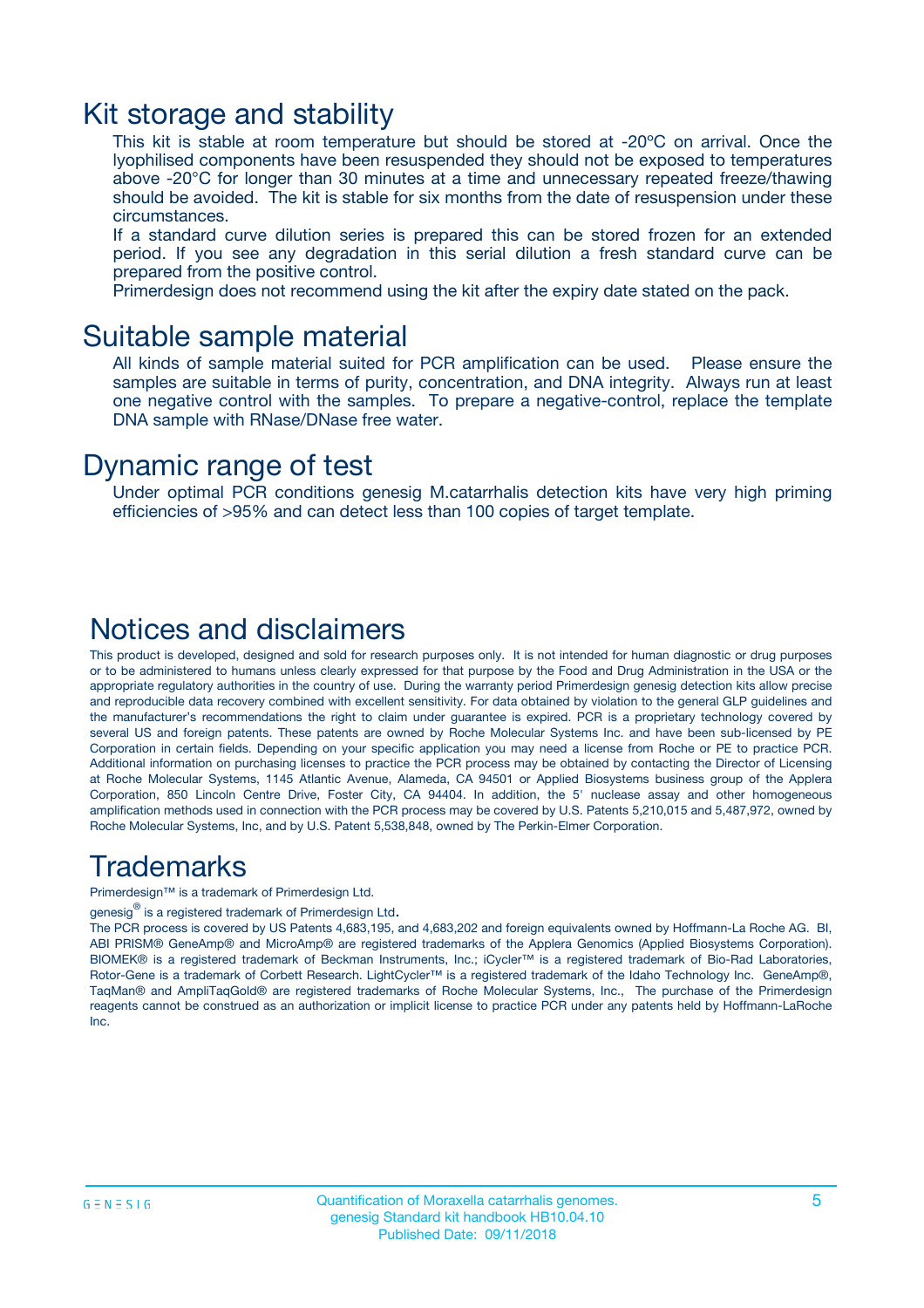## Principles of the test

#### **Real-time PCR**

A M.catarrhalis specific primer and probe mix is provided and this can be detected through the FAM channel.

The primer and probe mix provided exploits the so-called TaqMan® principle. During PCR amplification, forward and reverse primers hybridize to the M.catarrhalis DNA. A fluorogenic probe is included in the same reaction mixture which consists of a DNA probe labeled with a 5`-dye and a 3`-quencher. During PCR amplification, the probe is cleaved and the reporter dye and quencher are separated. The resulting increase in fluorescence can be detected on a range of qPCR platforms.

#### **Positive control**

For copy number determination and as a positive control for the PCR set up, the kit contains a positive control template. This can be used to generate a standard curve of M.catarrhalis copy number / Cq value. Alternatively the positive control can be used at a single dilution where full quantitative analysis of the samples is not required. Each time the kit is used, at least one positive control reaction must be included in the run. A positive result indicates that the primers and probes for detecting the target M.catarrhalis gene worked properly in that particular experimental scenario. If a negative result is obtained the test results are invalid and must be repeated. Care should be taken to ensure that the positive control does not contaminate any other kit component which would lead to false-positive results. This can be achieved by handling this component in a Post PCR environment. Care should also be taken to avoid cross-contamination of other samples when adding the positive control to the run. This can be avoided by sealing all other samples and negative controls before pipetting the positive control into the positive control well.

#### **Negative control**

To validate any positive findings a negative control reaction should be included every time the kit is used. For this reaction the RNase/DNase free water should be used instead of template. A negative result indicates that the reagents have not become contaminated while setting up the run.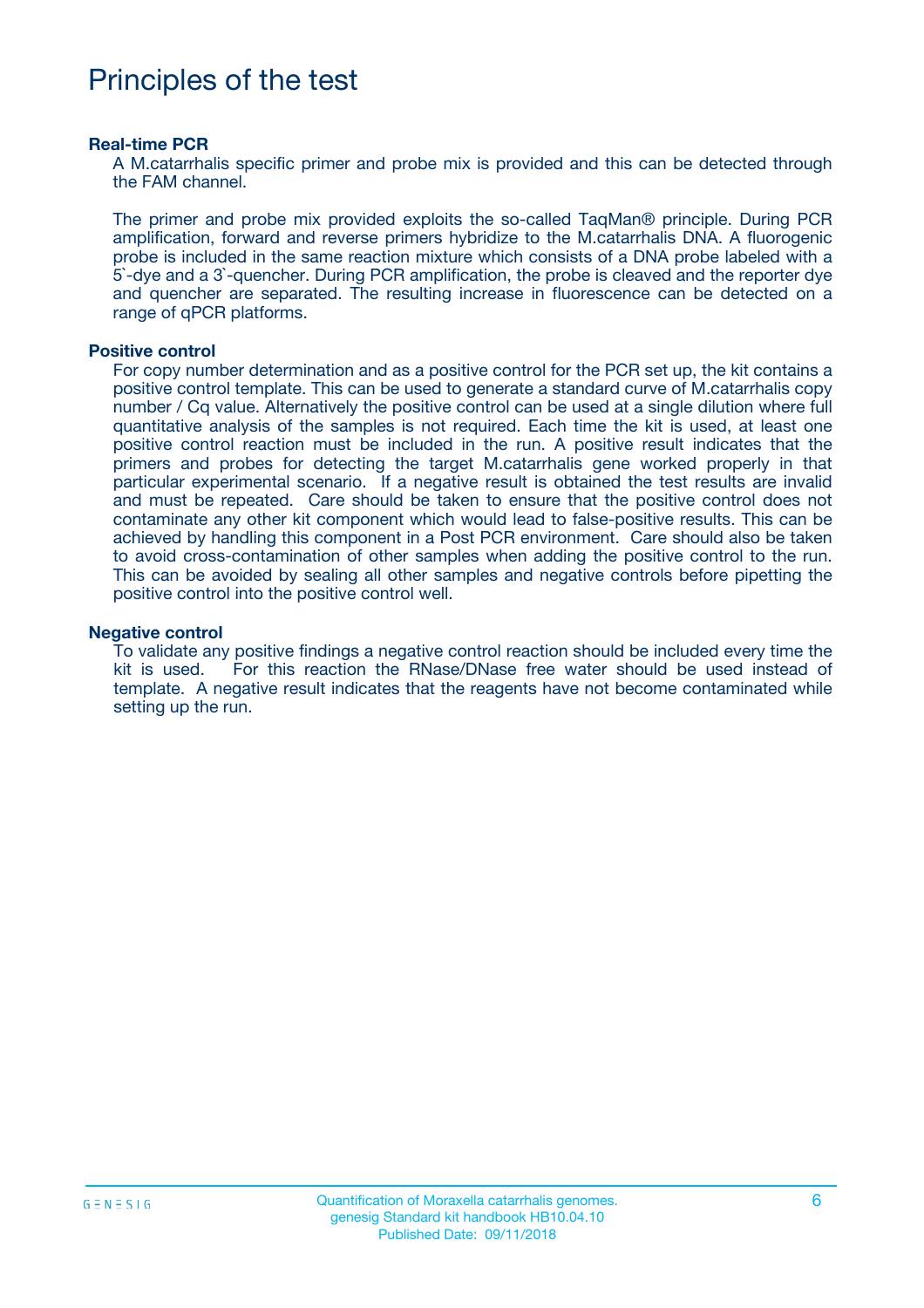### Resuspension protocol

To minimize the risk of contamination with foreign DNA, we recommend that all pipetting be performed in a PCR clean environment. Ideally this would be a designated PCR lab or PCR cabinet. Filter tips are recommended for all pipetting steps.

#### **1. Pulse-spin each tube in a centrifuge before opening.**

This will ensure lyophilised primer and probe mix is in the base of the tube and is not spilt upon opening the tube.

**2. Resuspend the kit components in the RNase/DNase free water supplied, according to the table below.**

To ensure complete resuspension, vortex each tube thoroughly.

| Component - resuspend in water         | Volume |
|----------------------------------------|--------|
| <b>Pre-PCR pack</b>                    |        |
| M.catarrhalis primer/probe mix (BROWN) | 165 ul |

#### **3. Resuspend the positive control template in the template preparation buffer supplied, according to the table below:**

To ensure complete resuspension, vortex the tube thoroughly.

| Component - resuspend in template preparation buffer | Wolume' |
|------------------------------------------------------|---------|
| <b>Post-PCR heat-sealed foil</b>                     |         |
| M.catarrhalis Positive Control Template (RED) *      | 500 µl  |

\* This component contains high copy number template and is a VERY significant contamination risk. It must be opened and handled in a separate laboratory environment, away from the other components.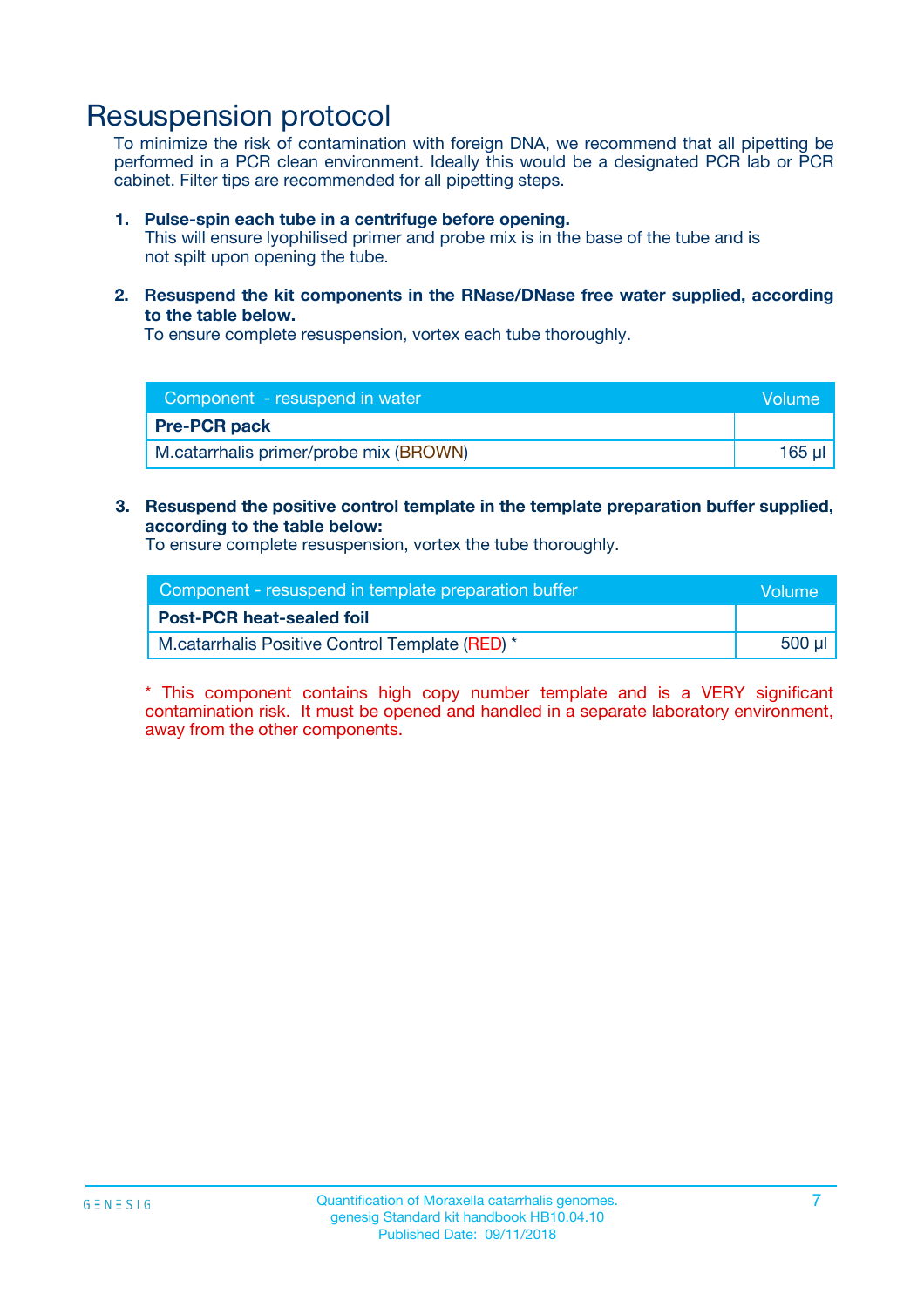# qPCR detection protocol

**1. For each DNA sample prepare a reaction mix according to the table below:** Include sufficient reactions for positive and negative controls.

| Component                                 | Volume   |
|-------------------------------------------|----------|
| oasig or PrecisionPLUS 2X qPCR Master Mix | 10 $\mu$ |
| M.catarrhalis primer/probe mix (BROWN)    | 1 $\mu$  |
| <b>RNase/DNase free water (WHITE)</b>     | $4 \mu$  |
| <b>Final Volume</b>                       | $15$ µ   |

- **2. Pipette 15µl of this mix into each well according to your qPCR experimental plate set up.**
- **3. Prepare DNA templates for each of your samples.**
- **4. Pipette 5µl of DNA template into each well, according to your experimental plate set up.**

For negative control wells use 5µl of RNase/DNase free water. The final volume in each well is 20µl.

**5. If a standard curve is included for quantitative analysis, prepare a reaction mix according to the table below:**

| Component                                 | Volume          |
|-------------------------------------------|-----------------|
| oasig or PrecisionPLUS 2X qPCR Master Mix | 10 µl           |
| M.catarrhalis primer/probe mix (BROWN)    | 1 µI            |
| <b>RNase/DNase free water (WHITE)</b>     | $4 \mu$         |
| <b>Final Volume</b>                       | 15 <sub>µ</sub> |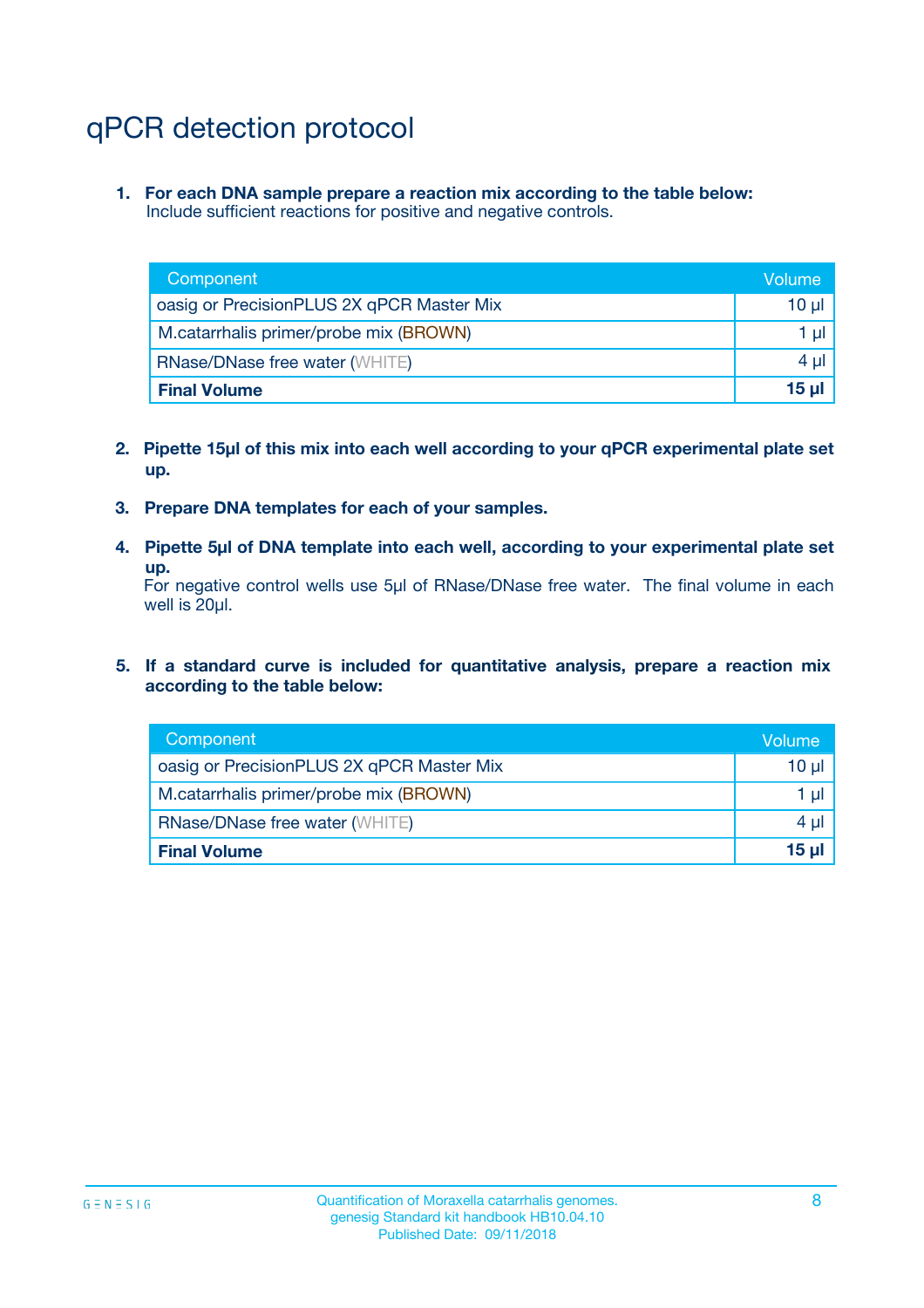### **6. Preparation of a standard curve dilution series.**

- 1) Pipette 90µl of template preparation buffer into 5 tubes and label 2-6
- 2) Pipette 10µl of Positive Control Template (RED) into tube 2
- 3) Vortex thoroughly
- 4) Change pipette tip and pipette 10µl from tube 2 into tube 3
- 5) Vortex thoroughly

Repeat steps 4 and 5 to complete the dilution series

| <b>Standard Curve</b>         | <b>Copy Number</b>     |
|-------------------------------|------------------------|
| Tube 1 Positive control (RED) | $2 \times 10^5$ per µl |
| Tube 2                        | $2 \times 10^4$ per µl |
| Tube 3                        | $2 \times 10^3$ per µl |
| Tube 4                        | $2 \times 10^2$ per µl |
| Tube 5                        | 20 per µl              |
| Tube 6                        | $2$ per $\mu$          |

7. Pipette 5µl of standard template into each well for the standard curve according to your experimental plate set up.

The final volume in each well is 20µl.

# qPCR amplification protocol

Amplification conditions using oasig or PrecisionPLUS2X qPCR Master Mix.

|             | <b>Step</b>       | <b>Time</b>     | <b>Temp</b>    |
|-------------|-------------------|-----------------|----------------|
|             | Enzyme activation | 2 min           | $95^{\circ}$ C |
| Cycling x50 | Denaturation      | 10 <sub>s</sub> | 95 $°C$        |
|             | DATA COLLECTION * | 60 s            | 60 °C          |

\* Fluorogenic data should be collected during this step through the FAM channel